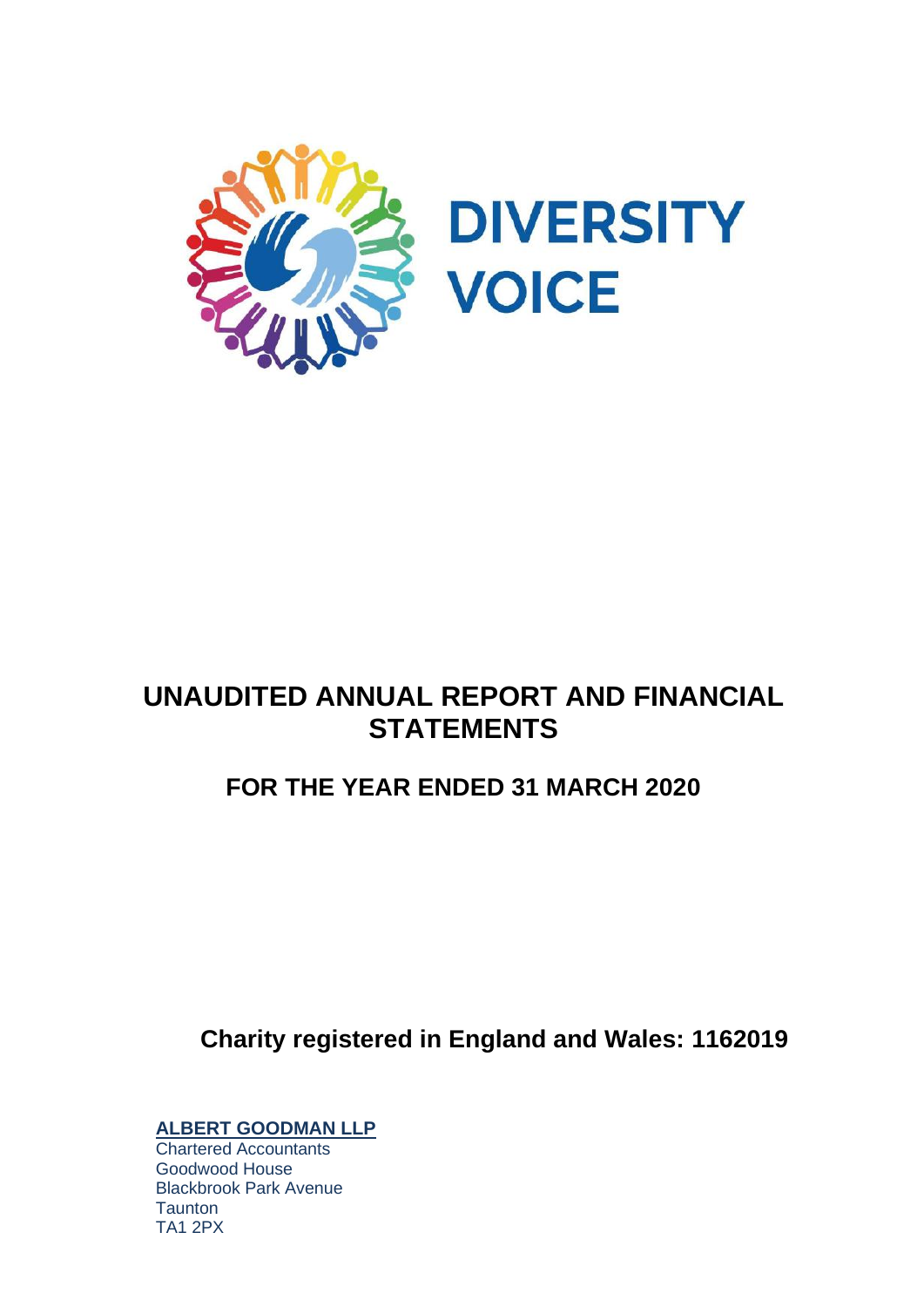# **DIVERSITY VOICE FINANCIAL STATEMENTS - YEAR ENDED 31 MARCH 2020**

| <b>CONTENTS</b>                          | <b>PAGE</b> |
|------------------------------------------|-------------|
| Reference and administrative information | 1           |
| <b>Report of the Trustees</b>            | $2 - 6$     |
| Independent examiner's report            | 7           |
| Statement of financial activities        | 8           |
| <b>Balance sheet</b>                     | 9           |
| Notes to the financial statements        | $10 - 17$   |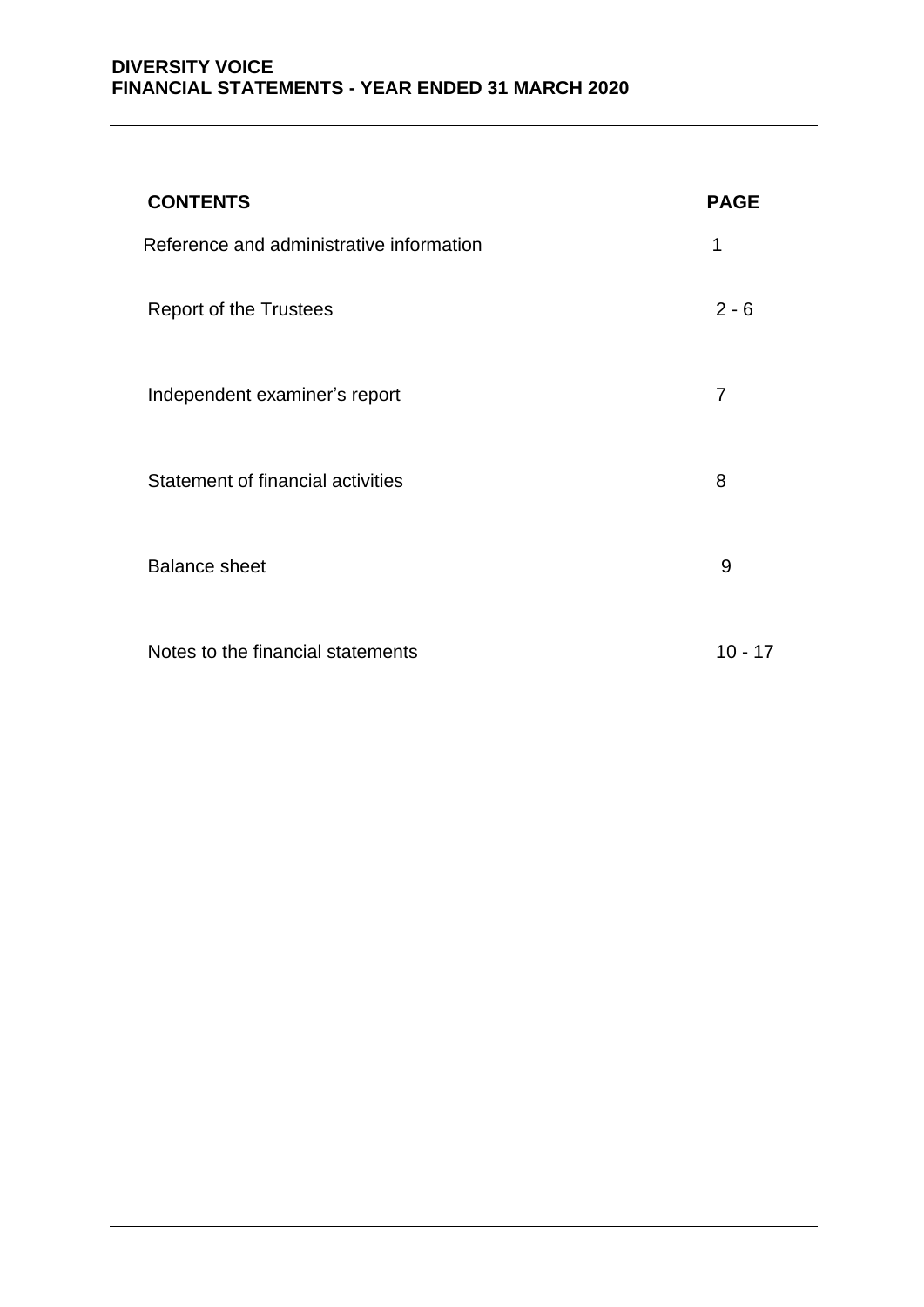# **Reference and Administrative Information**

Charity Registration Number 1162019

#### **Charity Name DIVERSITY VOICE**

Registered address Victoria Park Community Centre Victoria Park Drive **Bridgwater** Somerset TA6 7AS

# **Trustees**

| Adrian Fawden   | <b>Chair of Board of Trustees</b> |
|-----------------|-----------------------------------|
| Louise Russ     | Treasurer & Acting CEO            |
| Sarah Payne     | Secretary                         |
| Elizabeth Leavy | Appointed 16 January 2020         |
| Michael Lerry   | Appointed 16 January 2020         |

# **Key Staff**

#### **Independent Examiner** Michelle Ferris FCA

Rafal Skarbek CEO – Resigned 21 June 2019 Tanya Lawler CEO – Appointed 13 July 2020

Anita Mosedale **Contract Contract Contract Contract Contract Contract Contract Contract Contract Contract Contract Contract Operations Manager – Appointed 1** November 2019

> Albert Goodman LLP Chartered Accountants Goodwood House Blackbrook Park Avenue Taunton TA1 2PX

**Bankers** Bankers **Bankers** Bank Ltd Taunton Branch

| Email   | admin@diversityvoice.org.uk |
|---------|-----------------------------|
| Website | www.diversityvoice.org.uk   |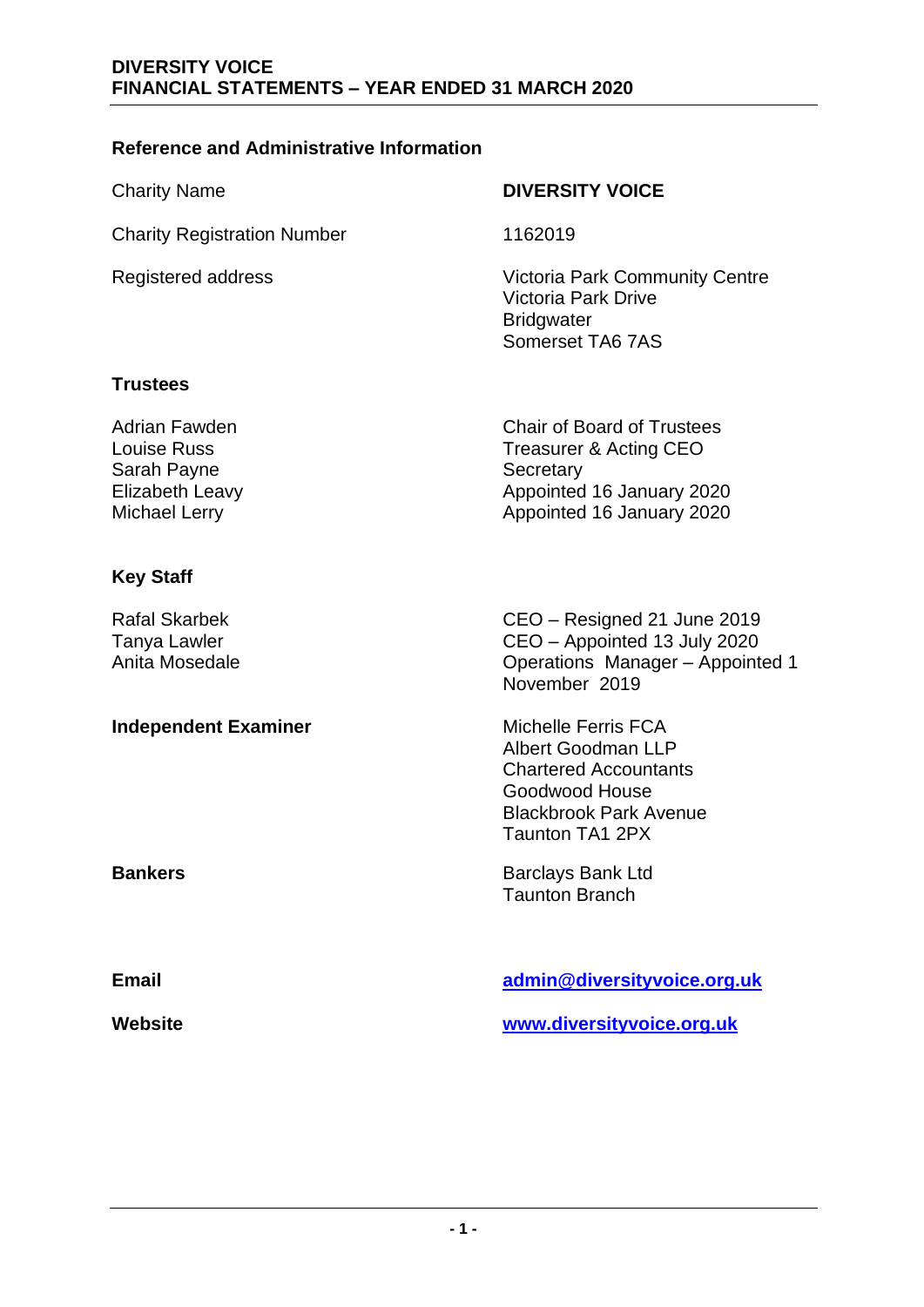# **Report of the Trustees**

The Trustees present their annual report and financial statements for the year ended 31 March 2020.

# **Structure, Governance and Management**

#### **Governing Document**

Diversity Voice was registered with the Charity Commission on 5<sup>th</sup> June 2015 and is constituted as a Charitable Incorporated Organisation (CIO). It has been operating since 1 August 2015.

#### **History**

Until 31 July 2015 services were provided by the Midwest European Communities Association (MECA) an unincorporated Association that was governed by its constitution.

#### **Mission**

The mission of Diversity Voice is to promote social inclusion for the public benefit by preventing people from becoming socially excluded as a result of race or ethnic origin, by relieving the needs of those people who are socially excluded and by assisting them to integrate into society.

We fulfill our mission by organising social and cultural events and initiatives to broaden cultural awareness and social integration, by offering a welfare rights, employment and housing advisory service in the Polish language, by providing translation and interpretation services and community English classes, not only via our "Link Worker" project but also direct to organisations that employ migrant workers, and by offering support to Polish children in schools via our "Early Years" project.

# **Recruitment and Appointment of Trustees**

Adrian Fawden, Sarah Payne and Louise Russ have been members of the Board of Trustees throughout the period. Elizabeth Leavy and Michael Lerry were both appointed to the Board of Trustees on 16<sup>th</sup> January 2020.

# **Organisational Structure**

The Board of Trustees meets on a quarterly basis and is responsible for the strategic direction and policy of the charity. A scheme of delegation is in place and the day to day responsibility for the charitable activities lies with the CEO. Rafal Skarbek resigned as CEO on 21 June 2019 and Louise Russ acted as CEO in a voluntary capacity until such time as a new CEO could be recruited. Tanya Lawler was appointed to the position on 13th July 2020.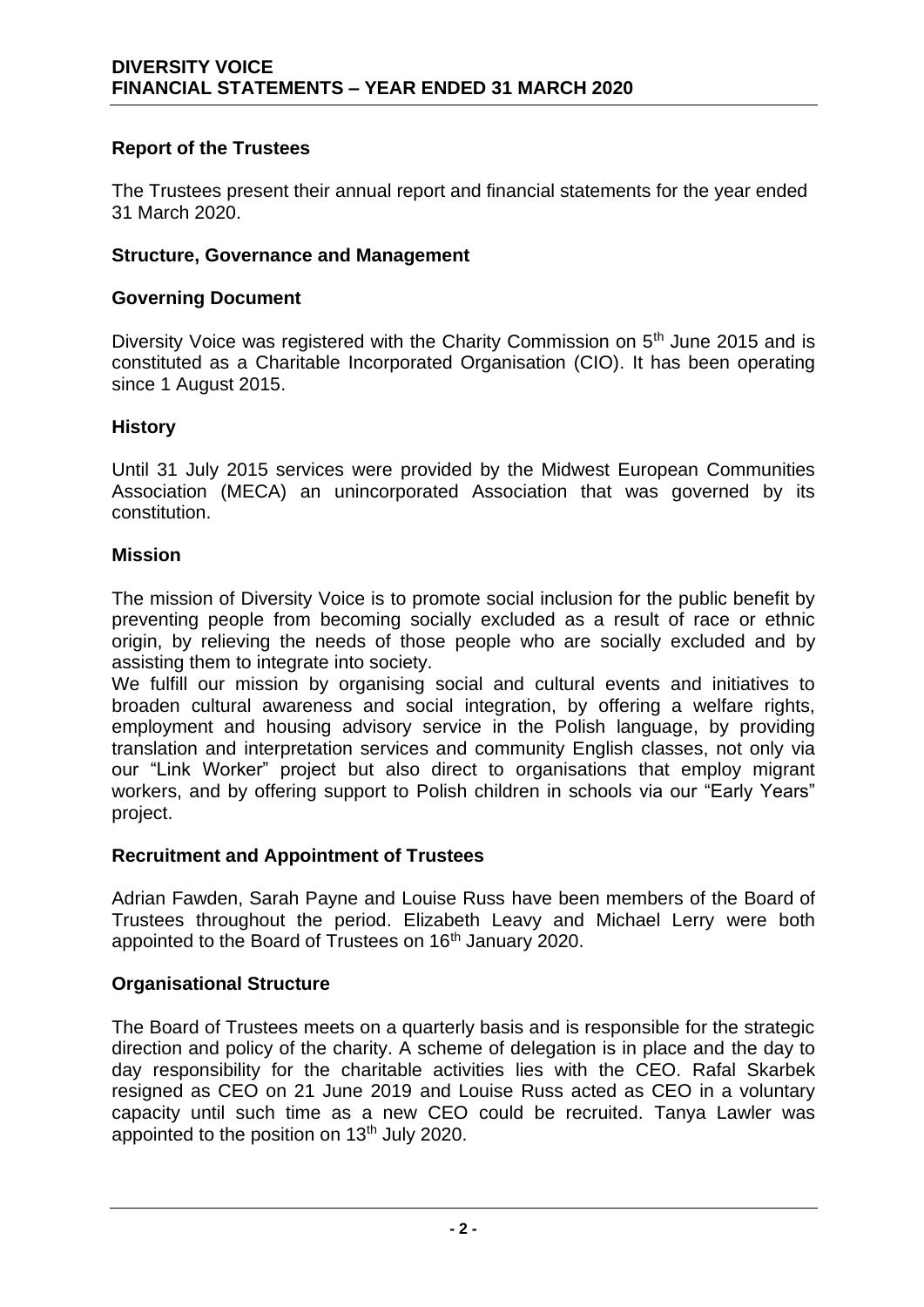#### **Objectives and Activities**

In planning our objectives each year we have regard to the Charities Commission general guidance on public benefit.

The main objectives of Diversity Voice for the year ended 31 March 2020 were to deliver the services contracted by Somerset County Council (SCC), to further develop our offering of services to EU citizens affected by the building of a new nuclear power station at Hinkley Point (HPC) and their families, and to bid for new funding from the Home Office for the delivery of support around the EU Settlement Scheme. We were able to achieve all our main objectives.

Other objectives included initiatives to develop collaborative working with other local agencies, and particularly Citizens Advice and the Community Council for Somerset, to share skills and provide further opportunities for service users. We have made considerable progress towards achieving these objectives.

#### **Financial review**

The year ended 31 March 2020 was a financially challenging one for the charity. The charity was successful in its Tender to continue to provide the Linkworker contract to Somerset County Council, but the actual delivery of services under the Tender agreement continued the decrease that started during the previous year, not only due to SCC's changes in budget priorities but also due to changes in the delivery parameters exercised by SCC and the decrease in school rolls. However Diversity Voice was successful in securing continuation funding of it's HCF delivery, and also was successful in its application for Home Office funding to provide support to vulnerable EU citizens wishing to apply for Settled Status. As at the year end Diversity Voice remained in a strong financial position to meet its future financial objectives.

The charity has received total income of £230,426 of which £87,855 was unrestricted, and of which £ 84,207 was received from Somerset County Council for the delivery of services under the Tender Agreement. This represents a drop of 18 % from the previous year. The charity has had total expenditure of £191,403 and recognised a total net surplus of £39,023. This surplus, however, was after recognising £60,000 of future income under the HCF delivery, and incurring one-off staff costs and professional fees totalling £24,592 in relation to the departure of a member of staff. The reserves available to the charity at the end of the year are £192,535, £75,298 of which are unrestricted.

# **Achievements and Performance of the charity**

We offer a support and advisory service in Polish and other languages for the European, Black and Minority Ethnic (BME) communities. We provide the following:

- Language support of EAL children in early years and school settings
- Interpretation and translation services.
- English classes,
- Advice on benefits, employment, Right to Reside (R2R) and Habitual Residency Test (HRT)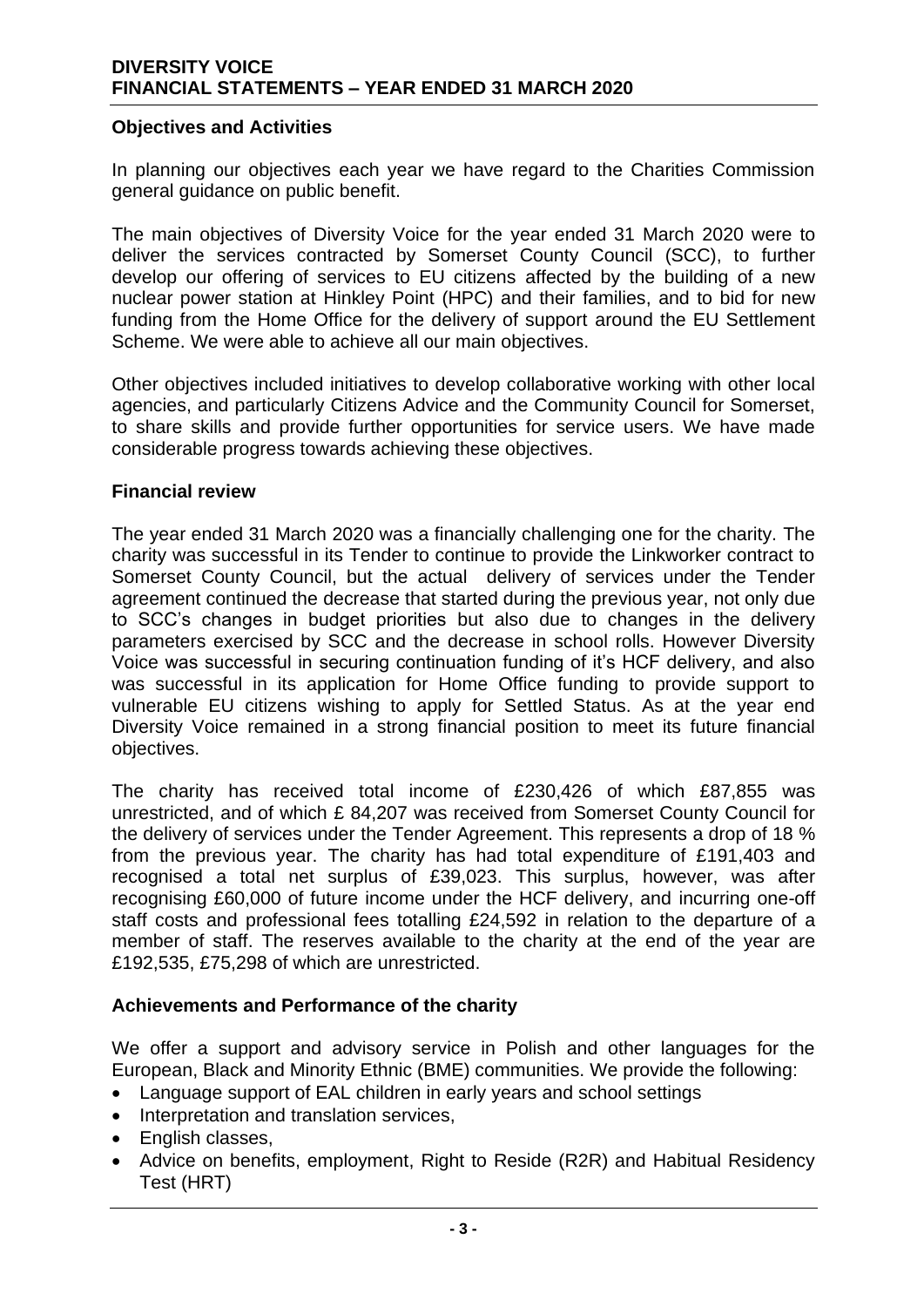- Support with form-filling,
- Information on local services (e.g. doctors, dentists, trade unions, police),
- Advice on Early Years and School issues
- Support with integration into the local community,
- Support for other BME groups
- Support for members of migrant communities who have moved to Somerset in order to work on the Hinkley Point C development
- Support for EU citizens applying for EU Settled Status

# **Plans For Future Periods**

Sadly the plans for future periods are currently severely impacted by the measures put in place in order to manage the current COVID-19 pandemic, and the Trustees recognise that delivery models will need to be flexible in order to respond to client needs during these uncertain and unprecedented times.

COVID-19 has already severely impacted the income received from Somerset County Council under the Linkworker project, because of the difficulty in continuing the delivery of language support to Polish EAL children in schools and preschools at the present time, but the Trustees have sought to mitigate the effects of this by furloughing bilingual support staff with effect from 1<sup>st</sup> April 2020, by applying for a small business grant and an additional support grant from Somerset County Council, and by developing new methods of working to ensure that Polish EAL children continue to be supported.

Subject to COVID-19 measures, however, the charity plans to continue the activities outlined above in the forthcoming year. Funding for the Hinkley Community Fund project has already been secured for the next financial year, and the charity has been granted Home Office continuation funding for the period until 30 September 2020, albeit at reduced levels, and has applied for Home Office continuation fundng in order to continue to deliver EU Settled Status support after 30<sup>th</sup> September 2020.

# **Principal Funding Sources**

Our main source of Funding is a Contract for services from Somerset County Council. The funding is provided under a successful Tender for services. The funding provided is not required to be restricted, and funding has been secured until 31 August 2022. £30,485 income received under the contract has been deferred at the yearend.

Diversity Voice has also received restricted funding from the Hinkley Community Fund (managed by Somerset Community Foundation) in order to support EU citizens working or seeking work within the supply chain at the Hinkley Point C development and funding from the Home Office to provide support to EU citizens applying to the EU Settlement Scheme.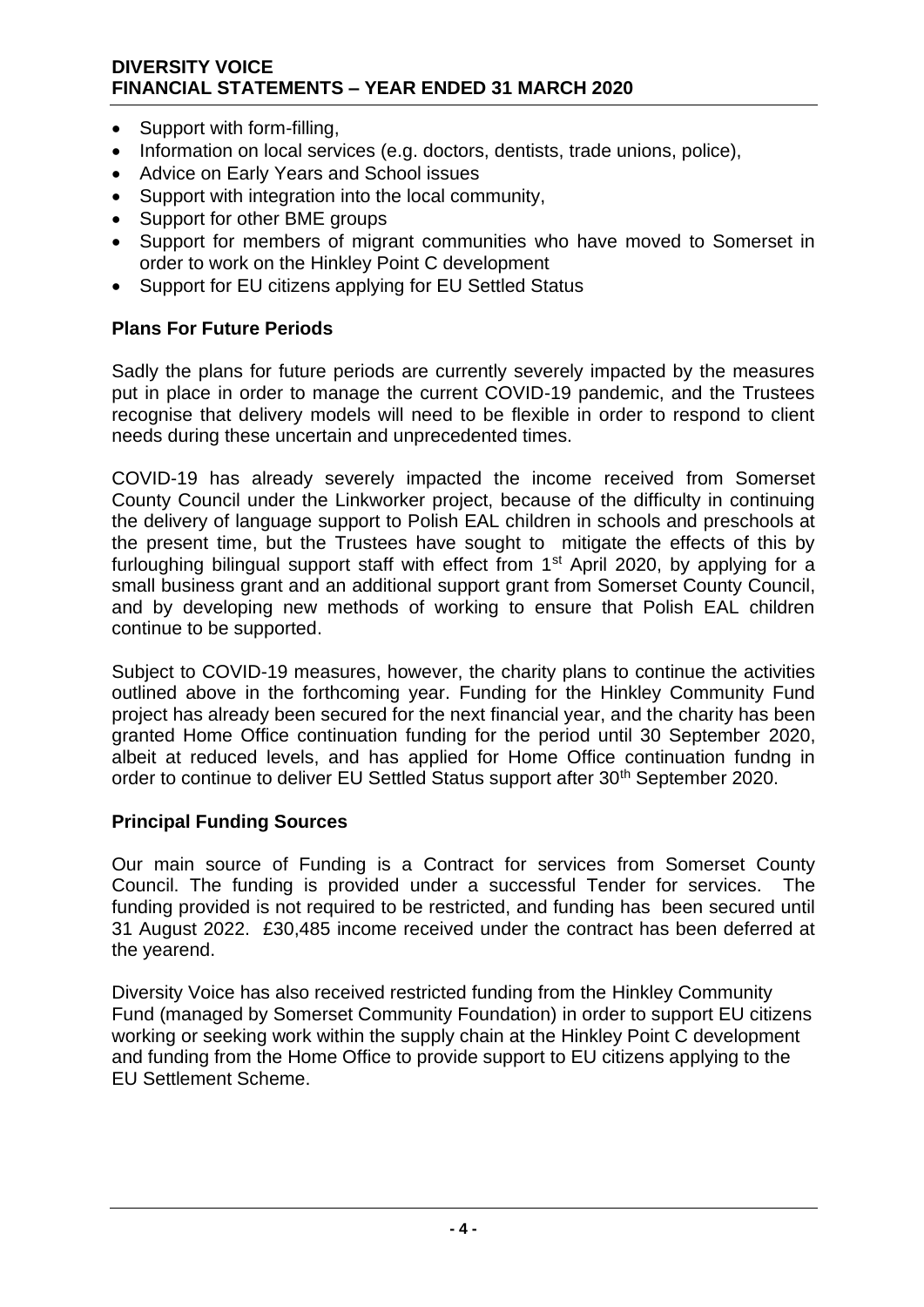#### **Investment Policy**

Aside from retaining a prudent amount in reserves each year most of the charity's funds are to be spent on the charitable objects in the short term so there are few funds available for long term investment.

# **Reserve Policy**

The Trustees have examined the charity's requirements for reserves in light of the main risks to the organisation, and its plans for future growth. It has established a policy whereby the unrestricted funds should be approximately equivalent to 6 months core expenditure plus committed future expenditure.

Trustees are confident that at this level they would be able to continue the current activities of the charity in the event of a significant drop in funding, such as is currently the case due to COVID-19. The charity's average 6 monthly ongoing core cost of running the organisation is currently some £55,000. The present level of free resources available to the charity of £72,955 is therefore above the target level.

#### **Trustees' responsibilities in relation to the financial statements**

The trustees are responsible for preparing the Trustees' Report and the financial statements in accordance with applicable law and United Kingdom Accounting Standards including Financial Reporting Standard 102 *The Financial Reporting Standard applicable in the UK and Republic of Ireland* (United Kingdom Generally Accepted Accounting Practice).

The law applicable to charities in England & Wales requires the trustees to prepare financial statements for each financial year which give a true and fair view of the state of affairs of the charity and of the income and expenditure of the charity for that period. In preparing these financial statements, the trustees are required to:

•select suitable accounting policies and then apply them consistently;

•observe the methods and principles in the Charities SORP;

•make judgments and accounting estimates that are reasonable and prudent;

•state whether applicable accounting standards have been followed, subject to any material departures disclosed and explained in the financial statements, and

•prepare the financial statements on the going concern basis unless it is inappropriate to presume that the charity will continue in business.

The trustees are responsible for maintaining proper accounting records which disclose with reasonable accuracy at any time the financial position of the charity and enable them to ensure that the financial statements comply with the Charities Act 2011, the Charity (Accounts and Reports) Regulations 2008 and the provisions of the trust deed/constitution. They are also responsible for safeguarding the assets of the charity and hence for taking reasonable steps for the prevention and detection of fraud and other irregularities.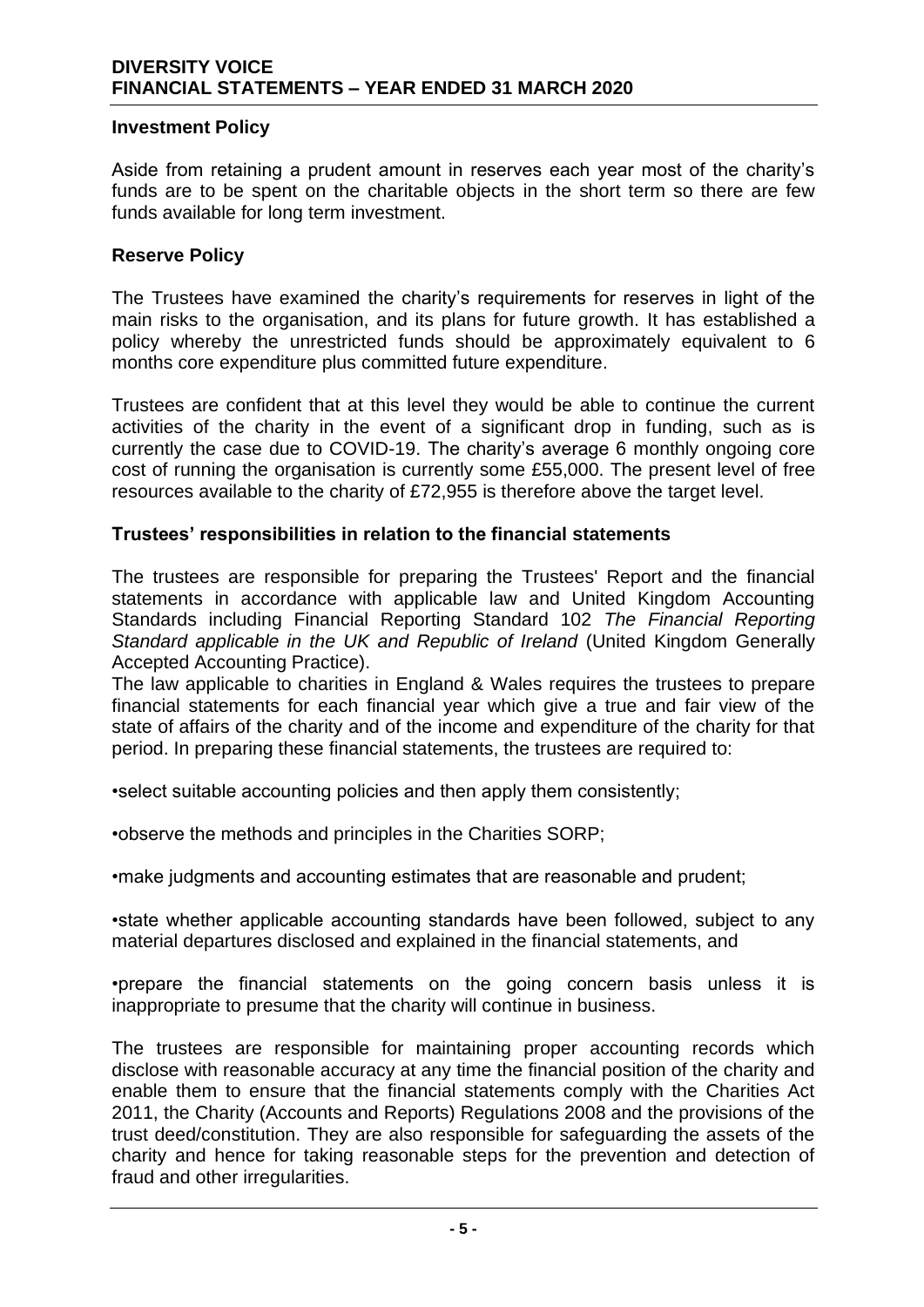The trustees are responsible for the maintenance and integrity of the charity and financial information included on the charity's website. Legislation in the United Kingdom governing the preparation and dissemination of financial statements may differ from legislation in other jurisdictions.

This report has been prepared in accordance with the Statement of Recommended Practice: Accounting and Reporting by Charities (SORP FRS 102 – effective 1 January 2019)

Approved by the Trustees on 15 October 2020 and signed on their behalf by:

Adrian Fawden *Chair and Trustee*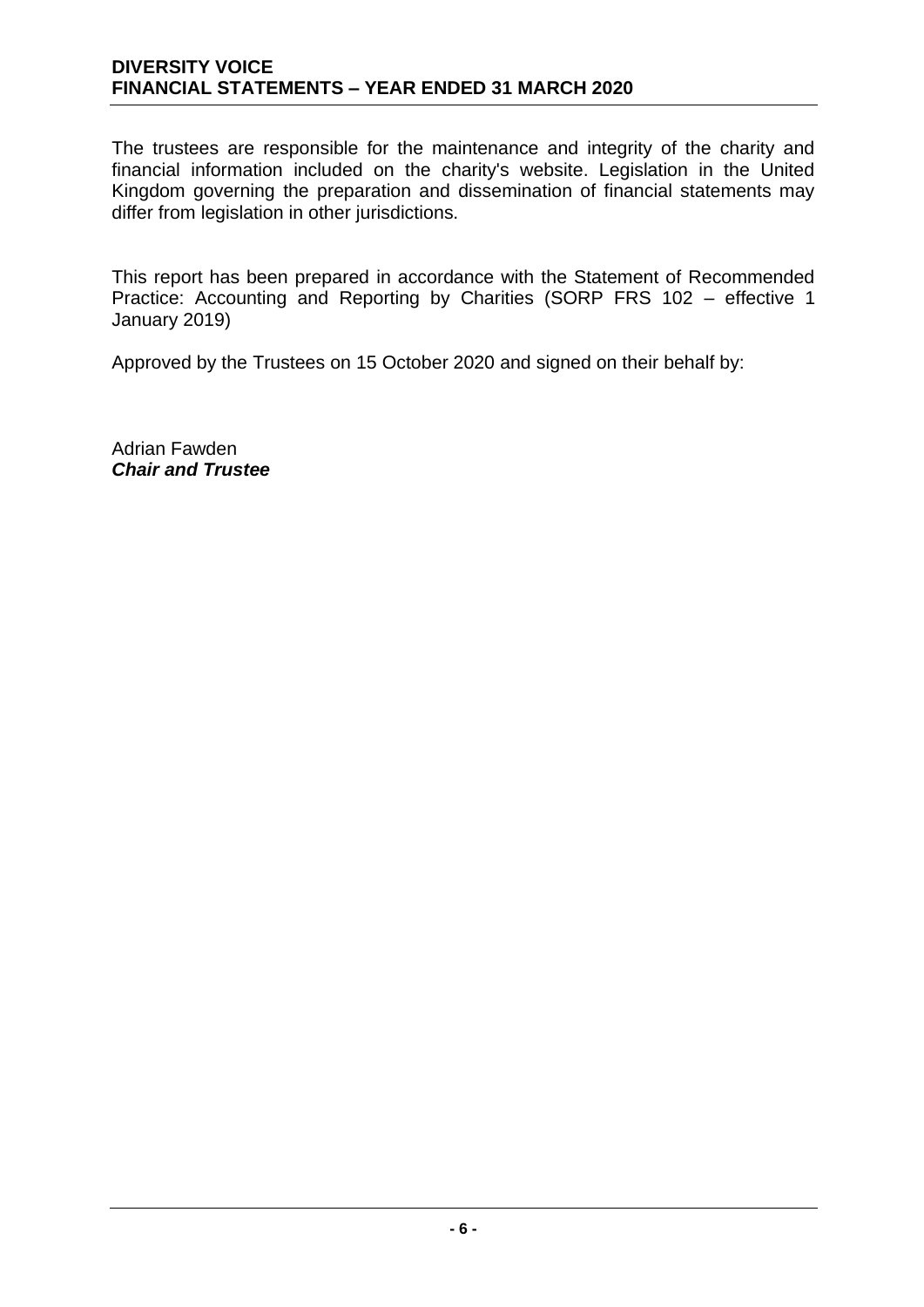#### **INDEPENDENT EXAMINER'S REPORT TO THE MEMBERS OF DIVERSITY VOICE – YEAR ENDED 31 MARCH 2020**

I report to the trustees on my examination of the accounts for Diversity Voice ("the charity") for the year ended 31 March 2020.

#### **Responsibilities and basis of report**

As the charity trustees of the charity you are responsible for the preparation of the accounts in accordance with the requirements of the Charities Act 2011 ("the 2011 Act").

I report in respect of my examination of the charity's accounts carried out under section 145 of the 2011 Act and in carrying out my examination I have followed all the applicable Directions given by the Charity Commission under section 145(5)(b) of the 2011 Act.

#### **Independent examiner's statement**

I have completed my examination. I confirm that no material matters have come to my attention in connection with the examination giving me cause to believe that in any material respect:

- 1. accounting records were not kept in respect of the charity as required by section 130 of the 2011 Act; or
- 2. the accounts do not comply with these records; or
- 3. the accounts do not comply with the applicable requirements concerning the form and content of the accounts set out in the Charities (Accounts and Reports) Regulations 2008 other than any requirement that the accounts give a "true and fair view" which is not a matter considered as part of an independent examination.

I have no concerns and have come across no other matters in connection with the examination to which attention should be drawn in this report in order to enable a proper understanding of the accounts to be reached.

Michelle Ferris FCA Albert Goodman LLP Chartered Accountants Goodwood House Blackbrook Park Avenue Taunton TA1 2PX

Date: 28 January 2020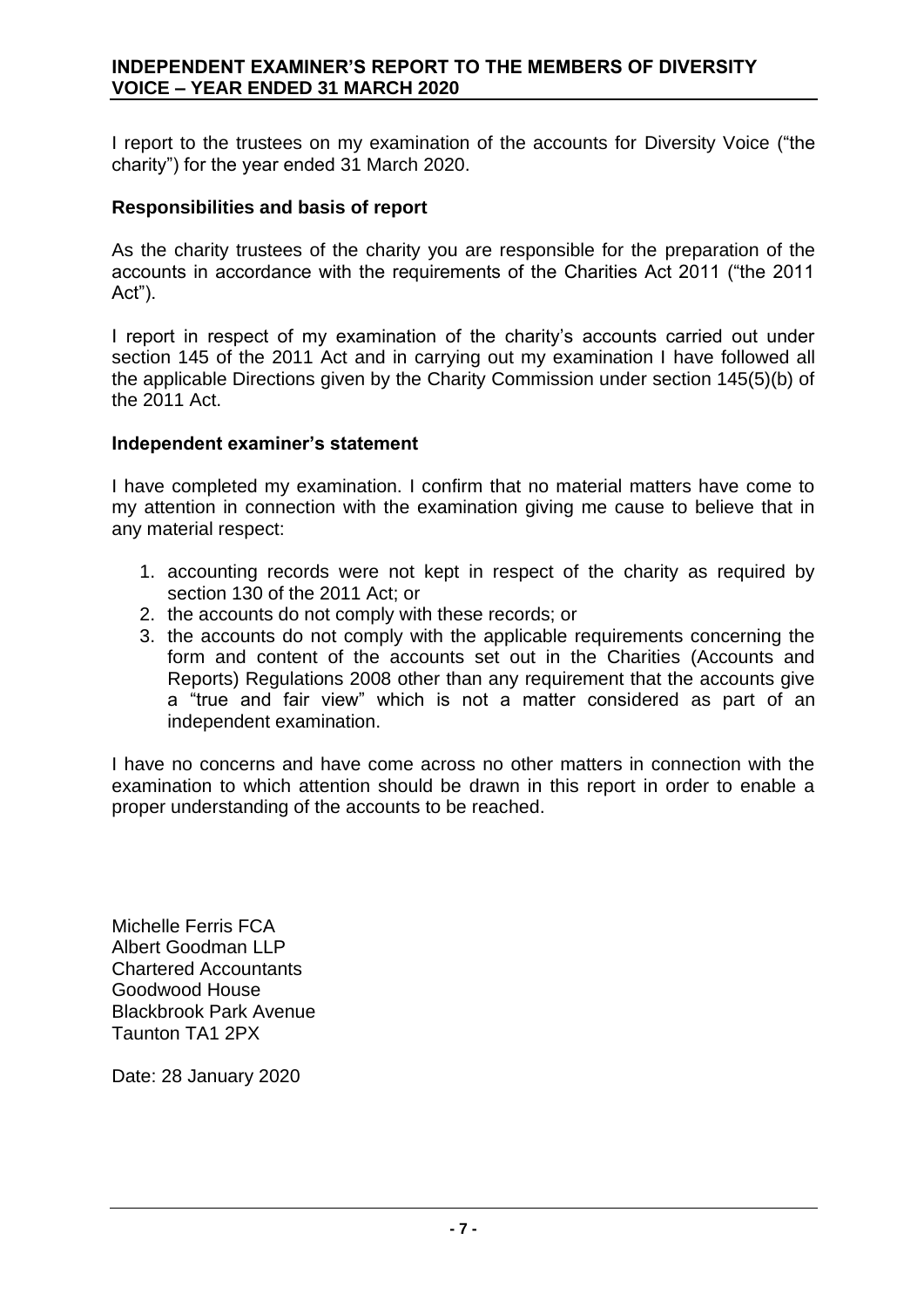#### **DIVERSITY VOICE STATEMENT OF FINANCIAL ACTIVITIES FOR THE YEAR ENDED 31 MARCH 2020**

|                                                                                                     |                |                                  |                                | <b>Total Funds</b>        |                                  |                                |                           |
|-----------------------------------------------------------------------------------------------------|----------------|----------------------------------|--------------------------------|---------------------------|----------------------------------|--------------------------------|---------------------------|
| <b>INCOME FROM</b>                                                                                  | <b>Note</b>    | 2020<br><b>UNRESTRICTED</b><br>£ | 2020<br><b>RESTRICTED</b><br>£ | 2020<br><b>TOTAL</b><br>£ | 2019<br><b>UNRESTRICTED</b><br>£ | 2019<br><b>RESTRICTED</b><br>£ | 2019<br><b>TOTAL</b><br>£ |
| <b>CHARITABLE</b><br><b>ACTIVITIES</b>                                                              | $\overline{2}$ | 86,906                           | 142,571                        | 229,477                   | 106,004                          | 65,000                         | 171,004                   |
| <b>INVESTMENT</b><br><b>INCOME</b>                                                                  | 3              | 949                              | $\mathbf 0$                    | 949                       | 3                                | $\mathbf 0$                    | 3                         |
| <b>TOTAL INCOME</b>                                                                                 |                | 87,855                           | 142,571                        | 230,426                   | 106,007                          | 65,000                         | 171,007                   |
| <b>EXPENDITURE</b>                                                                                  |                |                                  |                                |                           |                                  |                                |                           |
| <b>CHARITABLE</b><br><b>ACTIVITIES</b>                                                              | 4              | 125,057                          | 66,346                         | 191,403                   | 132,987                          | 23,988                         | 156,975                   |
| <b>TOTAL EXPENDITURE</b>                                                                            |                | 125,057                          | 66,346                         | 191,403                   | 132,987                          | 23,988                         | 156,975                   |
| <b>NET INCOME /</b><br>(DEFICIT) FOR<br><b>YEAR &amp; NET</b><br><b>MOVEMENT IN</b><br><b>FUNDS</b> |                | (37,202)                         | 76,225                         | 39,023                    | (26,980)                         | 41,012                         | 14,032                    |
| <b>TOTAL FUNDS</b><br><b>BROUGHT</b><br><b>FORWARD</b>                                              |                | 112,500                          | 41,012                         | 153,512                   | 139,480                          | $\mathbf 0$                    | 139,480                   |
| <b>TOTAL</b><br><b>FUNDS</b><br><b>CARRIED</b><br><b>FORWARD</b>                                    | 11             | 75,298                           | 117,237                        | 192,535                   | 112,500                          | 41,012                         | 153,512                   |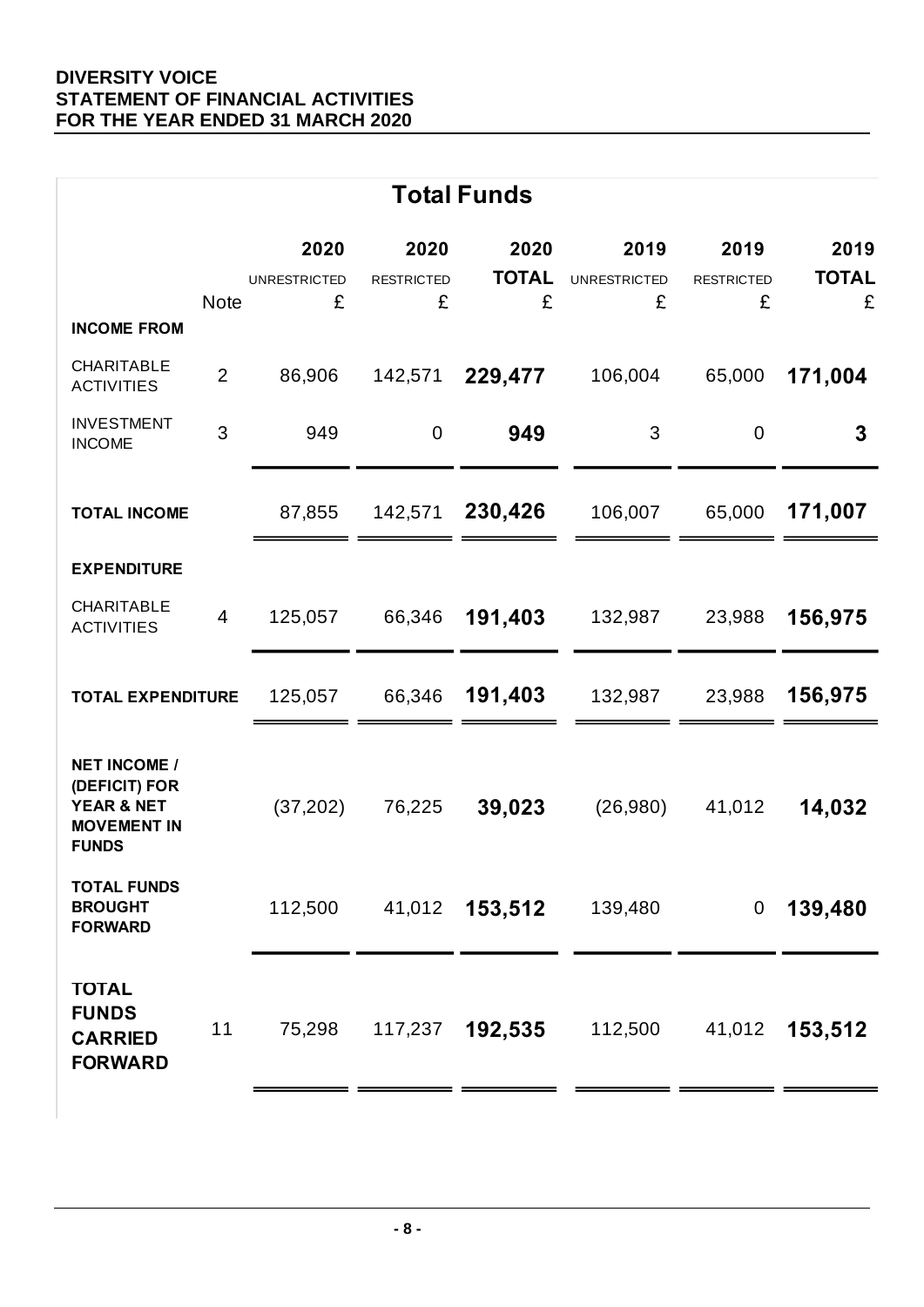#### **DIVERSITY VOICE BALANCE SHEET – AS AT 31 MARCH 2020 CHARITY REGISTRATION NUMBER 1162019**

|                                                                                    |             | 31 March<br>2020                                   | 31 March<br>2019                            |
|------------------------------------------------------------------------------------|-------------|----------------------------------------------------|---------------------------------------------|
|                                                                                    | <b>Note</b> | £                                                  | £                                           |
| <b>FIXED ASSETS</b><br><b>Tangible Assets</b>                                      | 6           | 3,664                                              | 2,879                                       |
| <b>CURRENT ASSETS</b><br><b>Debtors</b><br>Cash at bank and in hand<br>Investments | 7<br>8<br>9 | 64,745<br>163,049<br>0                             | 1,767<br>71,088<br>100,000                  |
| <b>TOTAL CURRENT ASSETS</b>                                                        |             | 227,794                                            | 172,855                                     |
| <b>CREDITORS: Amounts</b><br>falling due within one year                           | 10          | (38, 923)                                          | (22, 222)                                   |
| <b>NET CURRENT ASSETS</b>                                                          |             | 188,871                                            | 150,633                                     |
| <b>TOTAL ASSETS LESS CURRENT</b><br><b>LIABILITIES</b>                             |             | <u>192,535</u>                                     | <u>153,512</u>                              |
| <b>NET ASSETS</b>                                                                  |             | <u>192.535</u>                                     | <u>153,512</u>                              |
| <b>FUNDS</b>                                                                       |             |                                                    |                                             |
| <b>Restricted Funds</b><br><b>Unrestricted Funds</b><br><b>TOTAL FUNDS</b>         | 11          | <u>117,237</u><br><u>75,298</u><br><u> 192,535</u> | 41,012<br><u> 112,500</u><br><u>153,512</u> |

**\_\_\_\_\_\_\_\_\_\_\_\_\_\_\_\_\_\_\_\_\_\_\_\_\_\_\_\_\_\_\_\_\_\_\_\_\_\_\_\_\_\_\_\_\_\_\_\_\_\_\_\_\_\_\_\_\_\_\_\_\_\_\_\_\_\_\_\_\_**

The notes on pages 10 to 17 form part of these accounts.

Approved by the Trustees on 15 October 2020 and signed on their behalf by:

Adrian Fawden **Chair and Trustee**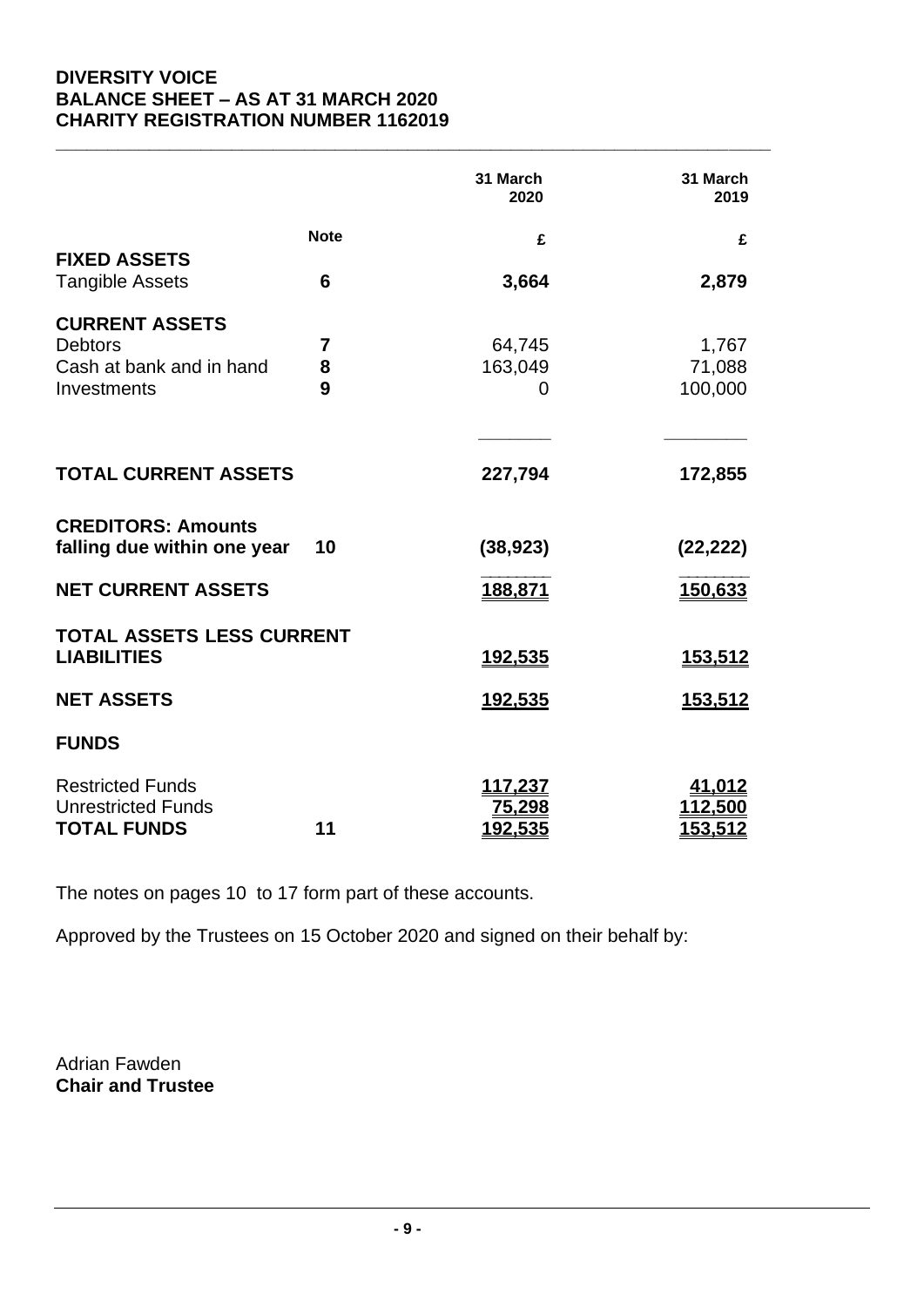**\_\_\_\_\_\_\_\_\_\_\_\_\_\_\_\_\_\_\_\_\_\_\_\_\_\_\_\_\_\_\_\_\_\_\_\_\_\_\_\_\_\_\_\_\_\_\_\_\_\_\_\_\_\_\_\_\_\_\_\_\_\_\_\_\_\_\_**

#### **1. ACCOUNTING POLICIES**

#### **General information and basis of accounting**

These accounts have been prepared on the basis of historic cost in accordance with the Statement of Recommended Practice - Accounting and Reporting by Charities (SORP FRS 102), effective 1 January 2019, and the 2011 Charities Act and applicable UK Accounting Standards and the principal accounting policies adopted in the preparation of the financial statements are set out below.

The charity meets the definition of public benefit under FRS 102. Assets and liabilities are initially recognised at historical cost or transaction value unless otherwise stated in the relevant accounting policy.

#### **Income**

#### *Recognition of income*

These are included in the Statement of Financial Activities (SoFA) when:

- the charity becomes entitled to the resources;
- the Trustees are virtually certain they will receive the resources; and
- the monetary value can be measured with sufficient reliability.

#### *Income with related expenditure*

Where incoming resources have related expenditure (as with fundraising or contract income) the incoming resources and related expenditure are reported gross in the SoFA.

#### *Grants and Donations*

Grants and donations are included in the SoFA once they have been received, or once any conditions to which a grant is subject have been fulfilled.

#### *Volunteer Help*

The value of any voluntary help received is not included in the accounts.

#### *Investment Income*

This is included in the accounts when received.

#### **Expenditure and Liabilities**

#### *Liability Recognition*

Liabilities are recognised as soon as there is a legal or constructive obligation committing the charity to pay out resources.

#### **Assets**

Tangible Fixed Assets for use by the Charity

These are capitalised if they can be used for more than one year, and cost at least £200. They are valued at cost or, if gifted, at the value to the Charity on receipt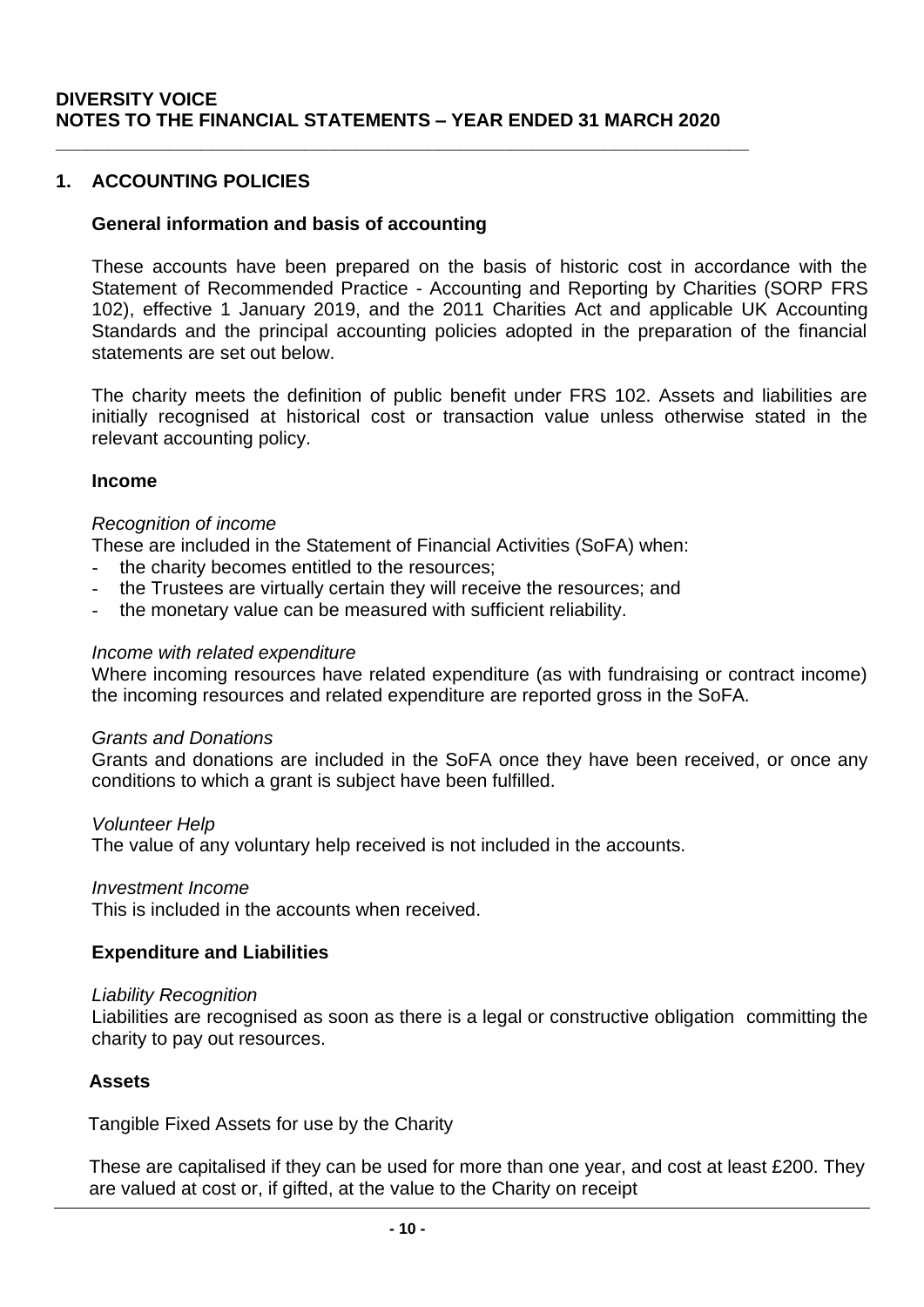#### **Depreciation**

Depreciation is calculated so as to write off the cost of an asset, less its estimated residual value, over the useful economic life of that asset as follows:

IT Equipment – 3 years straight line

Office Equipment – 4 years straight line

#### **Debtors**

Trade and other debtors are recognised at the settlement amount due and prepayments are valued at the amount prepaid.

#### **Cash at bank and in hand**

Cash at bank and in hand comprise cash on hand and call deposits, and other short-term highly liquid investments that are readily convertible to a known amount of cash and are subject to an insignificant risk of change in value.

#### **Creditors**

Creditors and provisions are recognised where the charity has a present obligation resulting from a past event that will probably result in the transfer of funds to a third party and the amount due to settle the obligation can be measured or estimated reliably. Creditors and provisions are recognised at their settlement amount.

#### **Irrecoverable VAT**

All resources expended are classified under activity headings that aggregate all costs related to the category. The charity is not VAT registered and therefore VAT on expenses is charged against the category of resources expended for which it was incurred.

#### **Fund accounting**

- Unrestricted funds are available for use at the discretion of the trustees in furtherance of the general objectives of the charity.
- Restricted funds are subjected to restrictions on their expenditure imposed by the donor or through the terms of an appeal.

Amounts received for restricted purposes are treated as separate funds in the financial statements.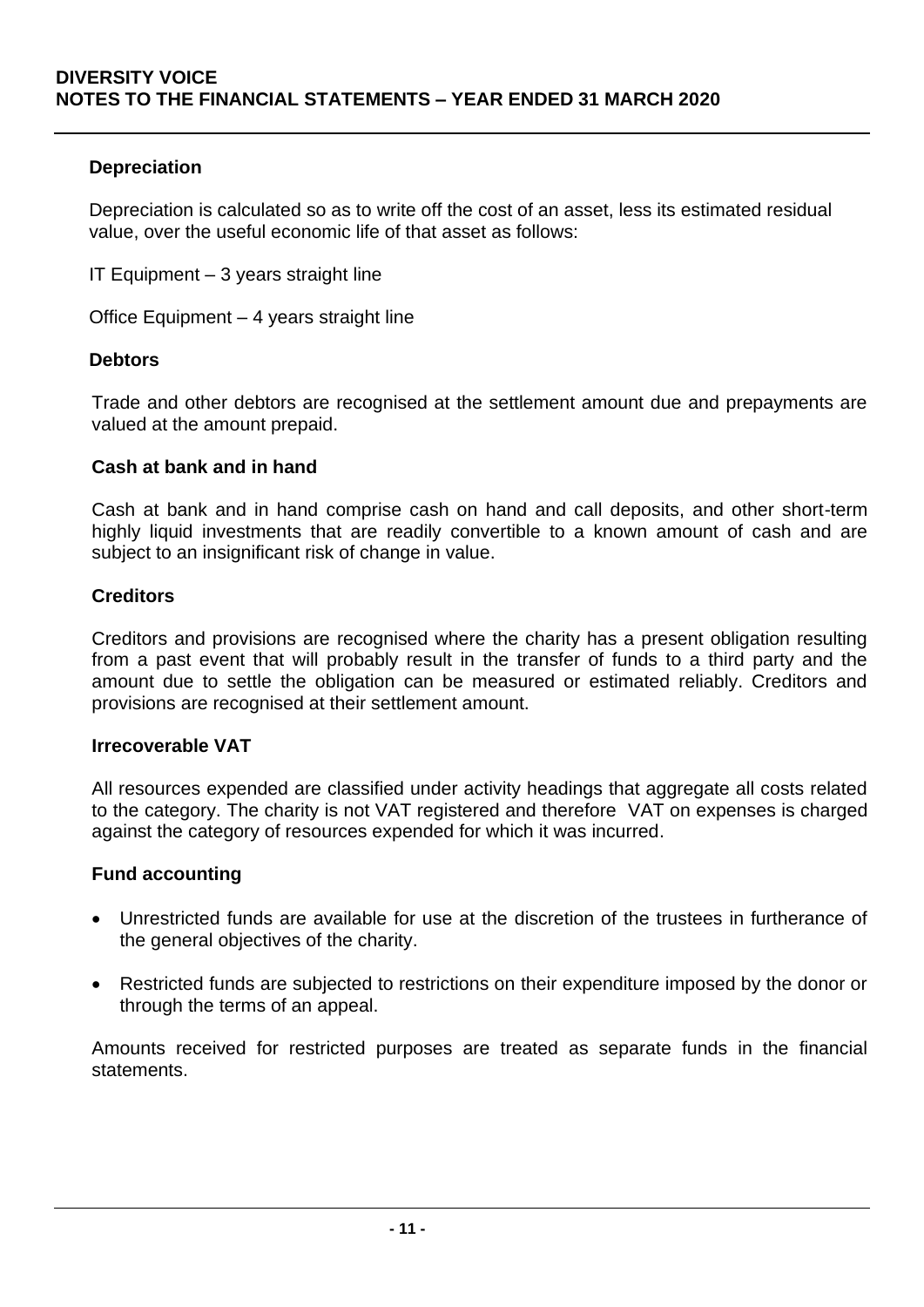**\_\_\_\_\_\_\_\_\_\_\_\_\_\_\_\_\_\_\_\_\_\_\_\_\_\_\_\_\_\_\_\_\_\_\_\_\_\_\_\_\_\_\_\_\_\_\_\_\_\_\_\_\_\_\_\_\_\_\_\_\_\_\_\_\_\_\_**

#### **Financial Instruments**

The charity only holds basic financial instruments as defined in FRS 102. The financial assets and financial liabilities of the charity and their measurement basis are as follows:

Financial assets – trade and other debtors are basic financial instruments and are debt instruments measured at amortised cost as detailed in note 13. Prepayments are not financial instruments.

Cash at bank – is classified as a basic financial instrument and is measured at face value.

Financial liabilities – trade creditors, accruals and other creditors are financial instruments, and are measured at amortised cost as detailed in note 13. Taxation and social security are not included in the financial instruments disclosure definition. Deferred income is not deemed to be a financial liability, as the cash settlement has already taken place and there is an obligation to deliver services rather than cash or another financial instrument.

# **2. INCOME FROM CHARITABLE ACTIVITIES**

|                                                     | 2020                     | 2020                   | 2020              | 2019                     | 2019                   | 2019              |
|-----------------------------------------------------|--------------------------|------------------------|-------------------|--------------------------|------------------------|-------------------|
|                                                     | <b>UNRESTRICTED</b><br>£ | <b>RESTRICTED</b><br>£ | <b>TOTAL</b><br>£ | <b>UNRESTRICTED</b><br>£ | <b>RESTRICTED</b><br>£ | <b>TOTAL</b><br>£ |
| <b>SCC - Linkworker</b><br>Project                  | 84,207                   | $\mathbf 0$            | 84,207            | 95,622                   | 0                      | 95,622            |
| <b>SCF - Hinkley Point</b><br><b>Community Fund</b> | $\overline{0}$           | 115,000                | 115,000           | $\boldsymbol{0}$         | 65,000                 | 65,000            |
| Home Office - EUSS<br>Support                       | $\mathbf 0$              | 27,571                 | 27,571            | $\mathbf 0$              | $\mathbf 0$            | $\bf{0}$          |
| <b>Other Translation</b><br><b>Services</b>         | 1,199                    | $\boldsymbol{0}$       | 1,199             | 1,737                    | $\mathbf 0$            | 1,737             |
| <b>NHS - Community</b><br>Engagement                | 1,500                    | $\mathbf 0$            | 1,500             | $\overline{0}$           | 0                      | $\bf{0}$          |
| <b>Community English</b><br><b>Classes</b>          | $\overline{0}$           | $\mathbf 0$            | $\mathbf 0$       | 8,350                    | 0                      | 8,350             |
| Other                                               | $\mathbf 0$              | $\overline{0}$         | 0                 | 295                      | 0                      | 295               |
|                                                     | 86,906                   | 142,571                | 229,477           | 106,004                  | 65,000                 | 171,004           |
|                                                     |                          |                        |                   |                          |                        |                   |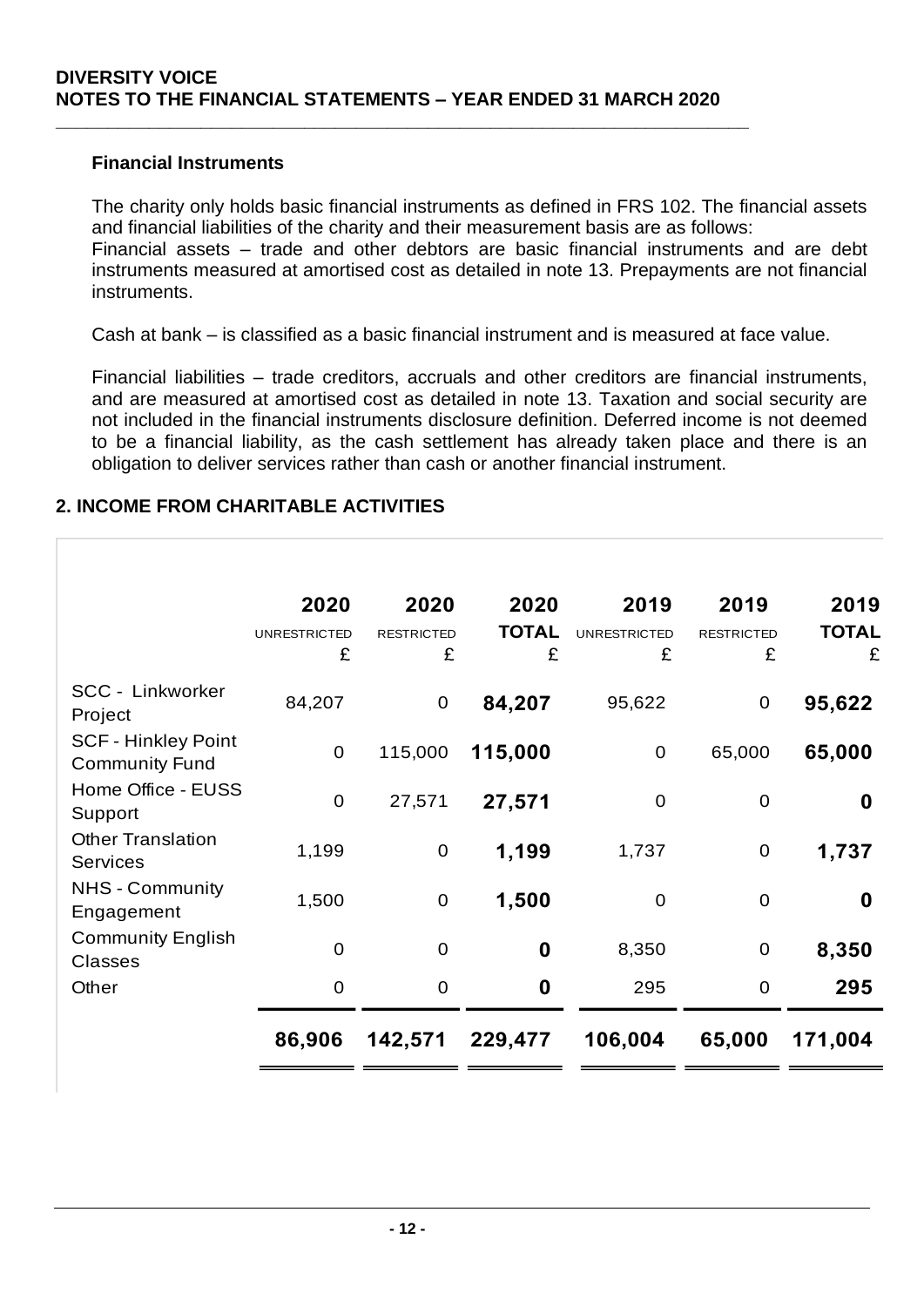**\_\_\_\_\_\_\_\_\_\_\_\_\_\_\_\_\_\_\_\_\_\_\_\_\_\_\_\_\_\_\_\_\_\_\_\_\_\_\_\_\_\_\_\_\_\_\_\_\_\_\_\_\_\_\_\_\_\_\_\_\_\_\_\_\_\_\_**

# **3. INVESTMENT INCOME**

|                                    | 2020                | 2020              | 2020         | 2019                | 2019              | 2019         |
|------------------------------------|---------------------|-------------------|--------------|---------------------|-------------------|--------------|
|                                    | <b>UNRESTRICTED</b> | <b>RESTRICTED</b> | <b>TOTAL</b> | <b>UNRESTRICTED</b> | <b>RESTRICTED</b> | <b>TOTAL</b> |
|                                    | £                   | £                 | £            | £                   | £                 | £            |
| <b>Bank Interest</b><br>Receivable | 949                 | $\overline{0}$    | 949          | 3                   | 0                 | 3            |
|                                    |                     |                   |              |                     |                   |              |

# **4. CHARITABLE ACTIVITIES EXPENDITURE**

|                          | 2020                | 2020              | 2020         | 2019                | 2,019             | 2019         |
|--------------------------|---------------------|-------------------|--------------|---------------------|-------------------|--------------|
|                          | <b>UNRESTRICTED</b> | <b>RESTRICTED</b> | <b>TOTAL</b> | <b>UNRESTRICTED</b> | <b>RESTRICTED</b> | <b>TOTAL</b> |
|                          | £                   | £                 | £            | £                   | £                 | £            |
| <b>Payroll Costs</b>     | 94,188              | 55,733            | 149,921      | 102,780             | 15,373            | 118,153      |
| <b>Other Staff Costs</b> | 10,404              | 2,299             | 12,703       | 7,829               | 1,614             | 9,443        |
| <b>Office Expenses</b>   | 6,153               | 2,726             | 8,879        | 8,514               | 3,807             | 12,321       |
| <b>Premises Costs</b>    | 2,678               | 2,948             | 5,626        | 5,125               | 917               | 6,042        |
| <b>Professional Fees</b> | 10,592              | $\overline{0}$    | 10,592       | 8,066               | $\mathbf 0$       | 8,066        |
| <b>Cultural Events</b>   | 0                   | 2,640             | 2,640        | $\mathbf 0$         | 2,277             | 2,277        |
| Independent              |                     |                   |              |                     |                   |              |
| <b>Examiners Fee</b>     | 876                 | 0                 | 876          | 600                 | $\mathbf 0$       | 600          |
| Other                    | 166                 | $\overline{0}$    | 166          | 73                  | $\mathbf 0$       | 73           |
|                          | 125,057             | 66,346            | 191,403      | 132,987             | 23,988            | 156,975      |
|                          |                     |                   |              |                     |                   |              |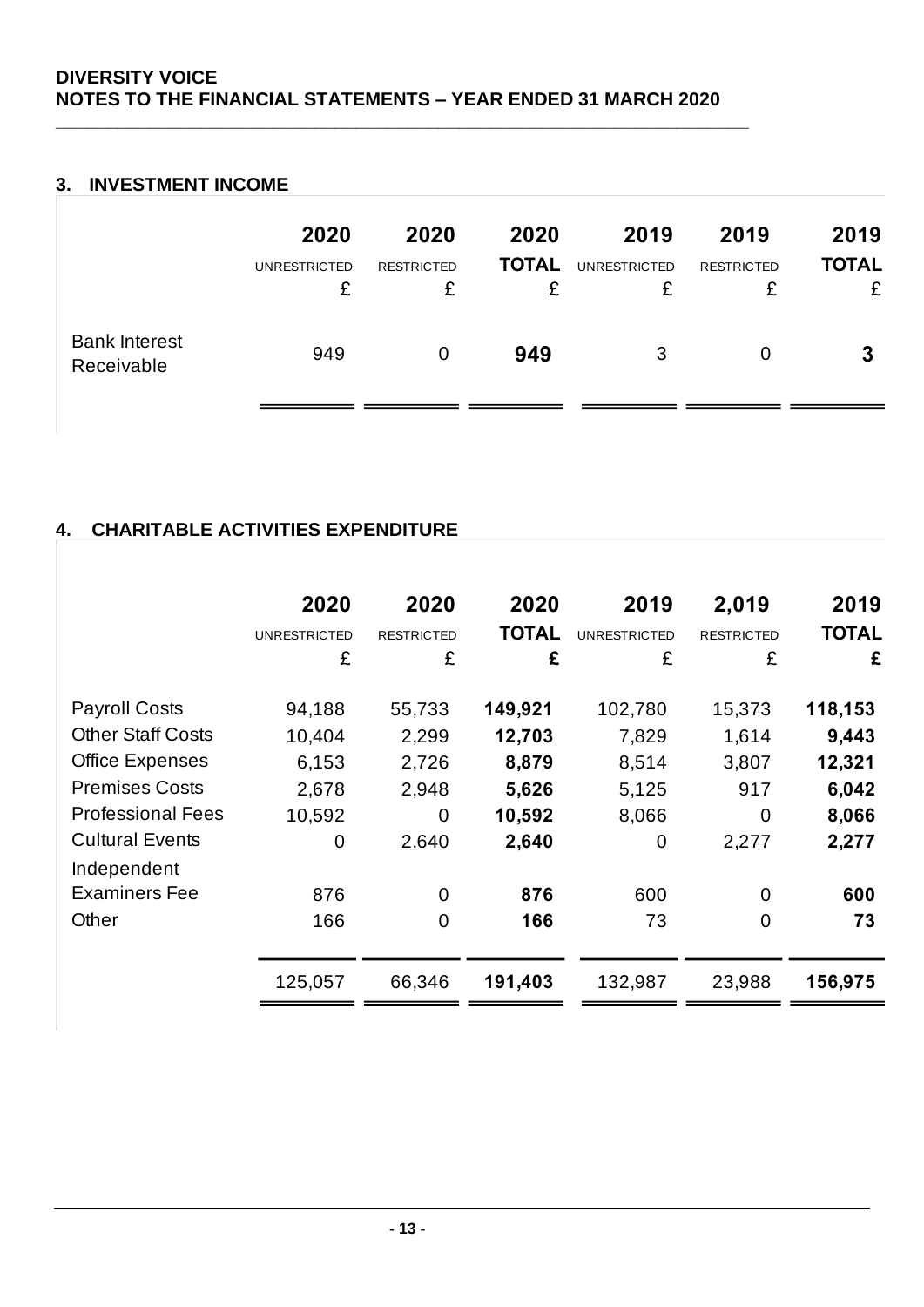# **5. STAFF COSTS**

#### **The aggregate payroll costs were:**

|                              | 2020                | 2020              | 2020         | 2019                | 2019              | 2019         |
|------------------------------|---------------------|-------------------|--------------|---------------------|-------------------|--------------|
|                              | <b>UNRESTRICTED</b> | <b>RESTRICTED</b> | <b>TOTAL</b> | <b>UNRESTRICTED</b> | <b>RESTRICTED</b> | <b>TOTAL</b> |
|                              | £                   | £                 | £            | £                   | £                 | £            |
| <b>Wages and Salaries</b>    | 76,346              | 44,255            | 120,601      | 86,867              | 11,862            | 98,729       |
| <b>Social Security Costs</b> | 1,532               | 2,703             | 4,235        | 3,462               | 898               | 4,360        |
| <b>Pension Costs</b>         | 1,628               | 1,043             | 2,671        | 1,672               | 193               | 1,865        |
| <b>Freelance Workers</b>     | 14,682              | 7,732             | 22,414       | 10,779              | 2,420             | 13,199       |
|                              | 94,188              | 55,733            | 149,921      | 102,780             | 15,373            | 118,153      |

Staff costs include an ex-gratia payment of £14,000 made under a Settlement Agreement to a former employee in full and final settlement. No amounts were owing at the year end.

The average number of staff employed during the year was 7 (2019: 6 staff), and no employees received employee benefits of more than £60,000 (2018: none) The Trustees consider the Chief Executive Officer and Operations Manager to be key management of the charity. The total costs to the charity of employee benefits for key management personnel were £54,386 (2019: £59,028)**.** 

Throughout the year one of the Trustees, Louise Russ, carried out the CEO role on a voluntary basis and was unpaid.

During the year two Trustees were paid out of pocket expenses totalling £1,545 (2019 £542 to two Trustees).

There have been no related party transactions during the year (2019: none).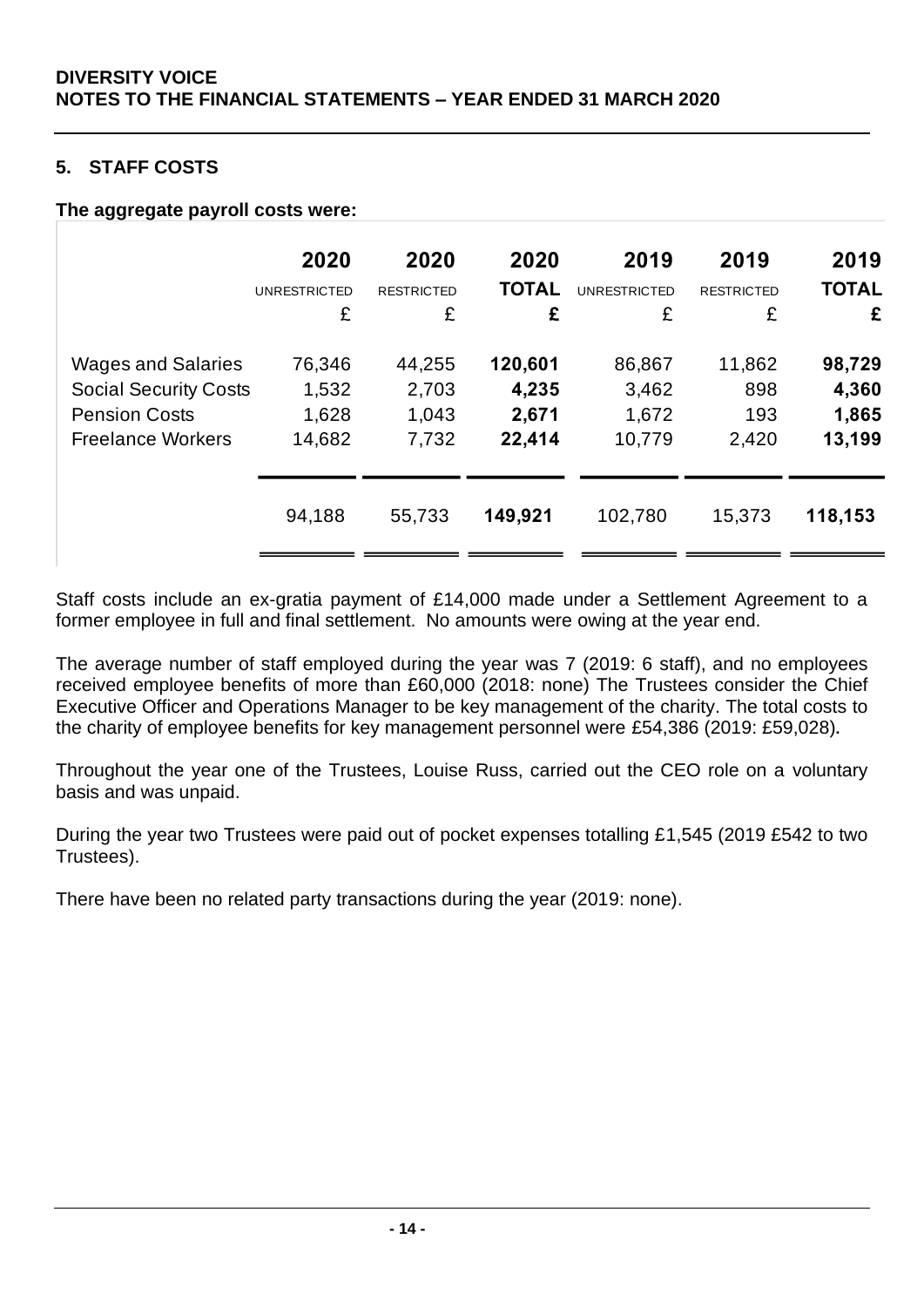#### **6. TANGIBLE FIXED ASSETS**

|                                     | <b>Office</b>    | ΙT               | <b>Total</b> |
|-------------------------------------|------------------|------------------|--------------|
|                                     | <b>Equipment</b> | <b>Equipment</b> |              |
|                                     | £                | £                | £            |
| <b>COST</b>                         |                  |                  |              |
| At 1 April 2019                     | 354              | 5,633            | 5,987        |
| <b>Additions</b>                    | 459              | 2,253            | 2,712        |
| At 31 March 2020                    | 813              | 7,886            | 8,699        |
| <b>DEPRECIATION</b>                 |                  |                  |              |
| At 1 April 2019                     | 199              | 2,909            | 3,108        |
| Charge for the year                 | 190              | 1,737            | 1,927        |
|                                     | 389              | 4,646            | 5,035        |
| <b>NET BOOK VALUE</b>               |                  |                  |              |
| At 31 March 2020                    | 424              | 3,240            | 3,664        |
| At 31 March 2019                    | 155              | 2,724            | 2,879        |
| <b>DEBTORS</b>                      |                  |                  |              |
|                                     |                  | 2020             | 2019         |
|                                     |                  | £                | £            |
| <b>Hinkley Point Community Fund</b> |                  | 60,000           | 0            |
| Prepayments                         |                  | 2,060            | 1,674        |
| Other debtors                       |                  | 2,685            | 93           |
|                                     |                  | 64,745           | 1,767        |
|                                     |                  |                  | ======       |

Debtors include £60,000 payable for year 3 delivery under the Hinkley Community Fund.

# **8. CASH AT BANK AND IN HAND**

**7. DEBTORS**

**9.** 

|                                                 | 2020    | 2019          |
|-------------------------------------------------|---------|---------------|
|                                                 | 163,049 | £             |
| <b>Barclays Current Account</b><br>Cash in hand | O       | 70,867<br>221 |
|                                                 |         |               |
|                                                 | 163,049 | 71,088        |
|                                                 |         |               |
| <b>INVESTMENTS</b>                              |         |               |
|                                                 | 2020    | 2019          |
|                                                 | £       | £             |
| <b>Barclays 1 Year Treasury Deposit</b>         | 0       | 100,000       |
|                                                 |         |               |
|                                                 |         |               |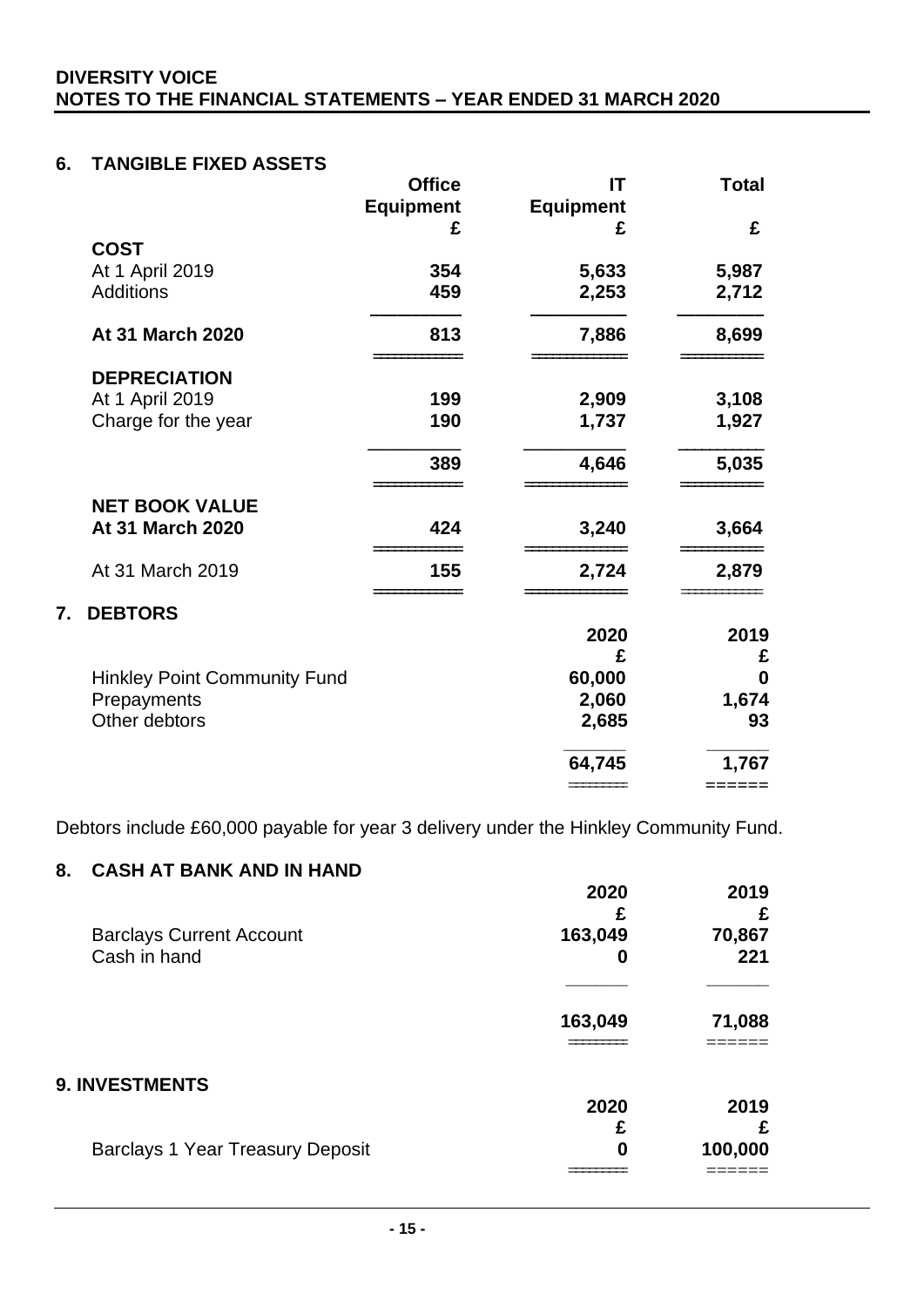#### **DIVERSITY VOICE NOTES TO THE FINANCIAL STATEMENTS – YEAR ENDED 31 MARCH 2020 10. CREDITORS: Amounts falling due within one year**

| ). $\,$ CREDHORS: Amounts failing due within one year |        |        |
|-------------------------------------------------------|--------|--------|
|                                                       | 2020   | 2019   |
|                                                       | £      |        |
| Accruals                                              | 1,335  | 1,560  |
| <b>HMRC</b>                                           | 421    | 658    |
| Deferred Income                                       | 34,582 | 17,086 |
| <b>Other Creditors</b>                                | 2,585  | 2,918  |
|                                                       | 38,923 | 22,222 |
|                                                       |        |        |
|                                                       |        |        |

£30,485 (2019: £17,086) was received from Somerset County Council but has been deferred at the year end, because Diversity Voice does not become entitled to the funding until the contracted service has been provided.

#### **11. FUNDS**

|                                                            | <b>Balance at</b><br>1 Apr 2019<br>£ | Incoming<br>£                                        | <b>Movement in Resources</b><br>Outgoing<br>£ |                                       |
|------------------------------------------------------------|--------------------------------------|------------------------------------------------------|-----------------------------------------------|---------------------------------------|
|                                                            |                                      |                                                      |                                               | £                                     |
| <b>Restricted Funds</b>                                    |                                      |                                                      |                                               |                                       |
| <b>Hinkey Point Community Fund</b>                         | 41,012                               | 115,000                                              | (39, 465)                                     | 116,547                               |
| Home Office - EUSS                                         | 0                                    | 27,571                                               | (26, 881)                                     | 690                                   |
| <b>Total Restricted Funds</b><br><b>Unrestricted Funds</b> | 41,012                               | 142,571                                              | (66, 346)                                     | 117,237                               |
| <b>General Fund</b>                                        | 112,500                              | 87,855                                               | (125, 057)                                    | 75,298                                |
|                                                            | 153,512                              | 230,426                                              | (191, 403)                                    | 192,535                               |
| <b>PREVIOUS YEAR FUNDS</b>                                 | <b>Balance at</b><br>1 Apr 2018<br>£ | <b>Movement in Resources</b><br><b>Incoming</b><br>£ | Outgoing<br>£                                 | <b>Balance at</b><br>31 Mar 2019<br>£ |
| <b>Restricted Funds</b>                                    |                                      |                                                      |                                               |                                       |
| <b>Hinkey Point Community Fund</b>                         | $\mathbf 0$                          | 65,000                                               | (23,988)                                      | 41,012                                |
| <b>Unrestricted Funds</b>                                  |                                      |                                                      |                                               |                                       |
| <b>General Fund</b>                                        | 139,480                              | 106,007                                              | (132, 987)                                    | 112,500                               |
|                                                            | 139,480                              | 171,007                                              | (156, 975)                                    | 153,512                               |
|                                                            |                                      |                                                      |                                               |                                       |